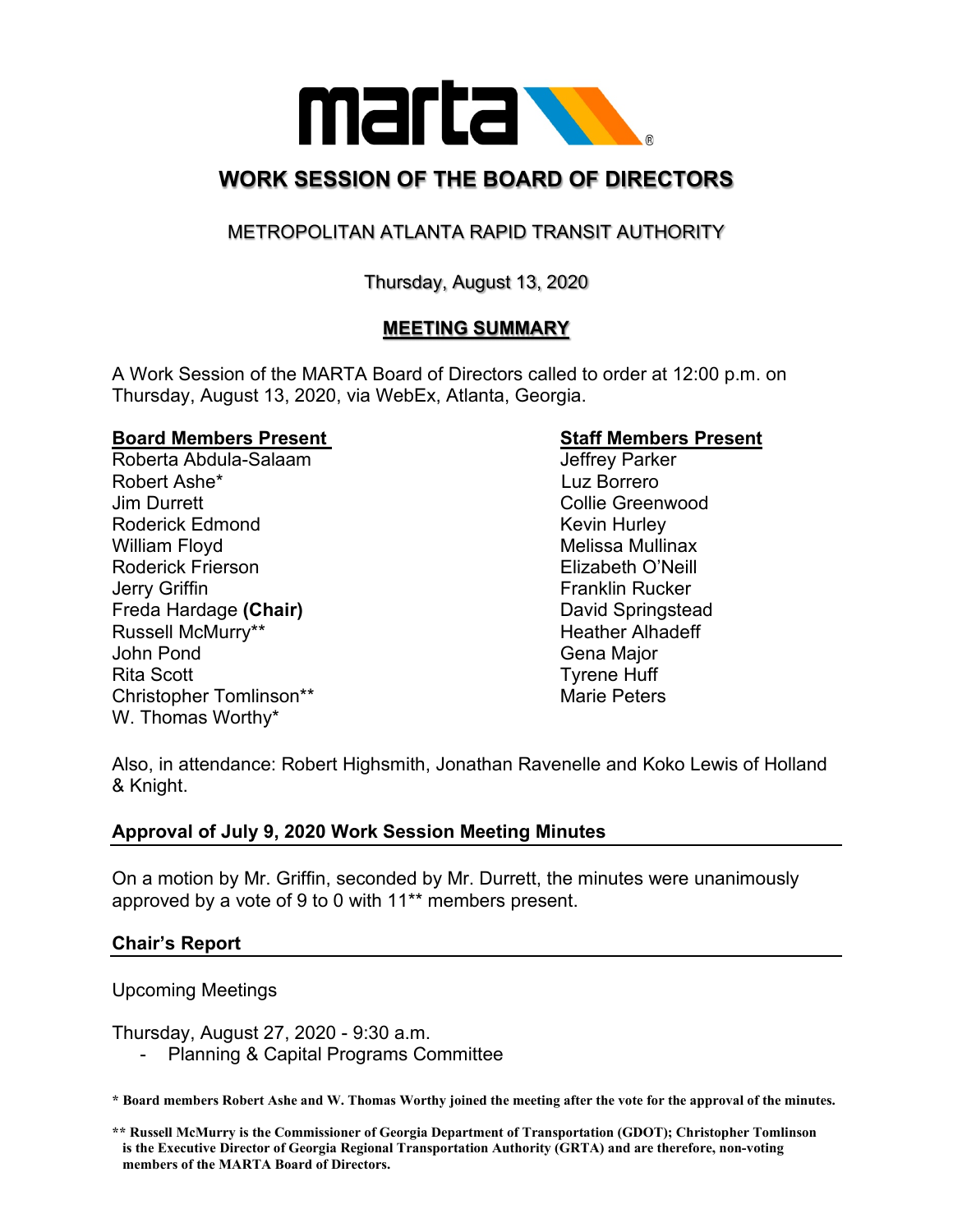- Operations & Safety Committee (immediately following)
- Business Management Committee (immediately following)

# **General Manager/CEO's Report**

Department of Safety and Quality Assurance obtainment of ISO 9001- 2015 Certification for its Quality Management System (QMS)

- Mr. Parker noted that MARTA received ISO certification for the Authority's Quality Management System (QMS)
- MARTA is the only transit system that holds three (3) ISO certifications

# FTA Grants

**MARTA is the recipient for two FTA grants** 

Mr. Parker recognized MARTA bus driver, Natasha Taylor, participation in the Democratic National Convention.

# Presentations

Atlanta-Region Transit Link (ATL) List Recommendations

- **ATL presented FY2022 bond list recommendations comprised the following topic:** 
	- o Project eligibility
	- o Project Performance Framework
	- o Bond list scenarios

# Summerhill Bus Rapid Transit (BRT)

- **Presentation of the BRT comprised the following topic:** 
	- o Background of the BRT project from the initial stage to the current phase
	- o Design consideration
	- o Station locations
	- o Upcoming milestones

## Plan of Finance

- **Presentation on upcoming finance activities comprised the following topic:** 
	- o Bond validation
	- o Potential bond refunding
	- $\circ$  Capital program liquidity facility